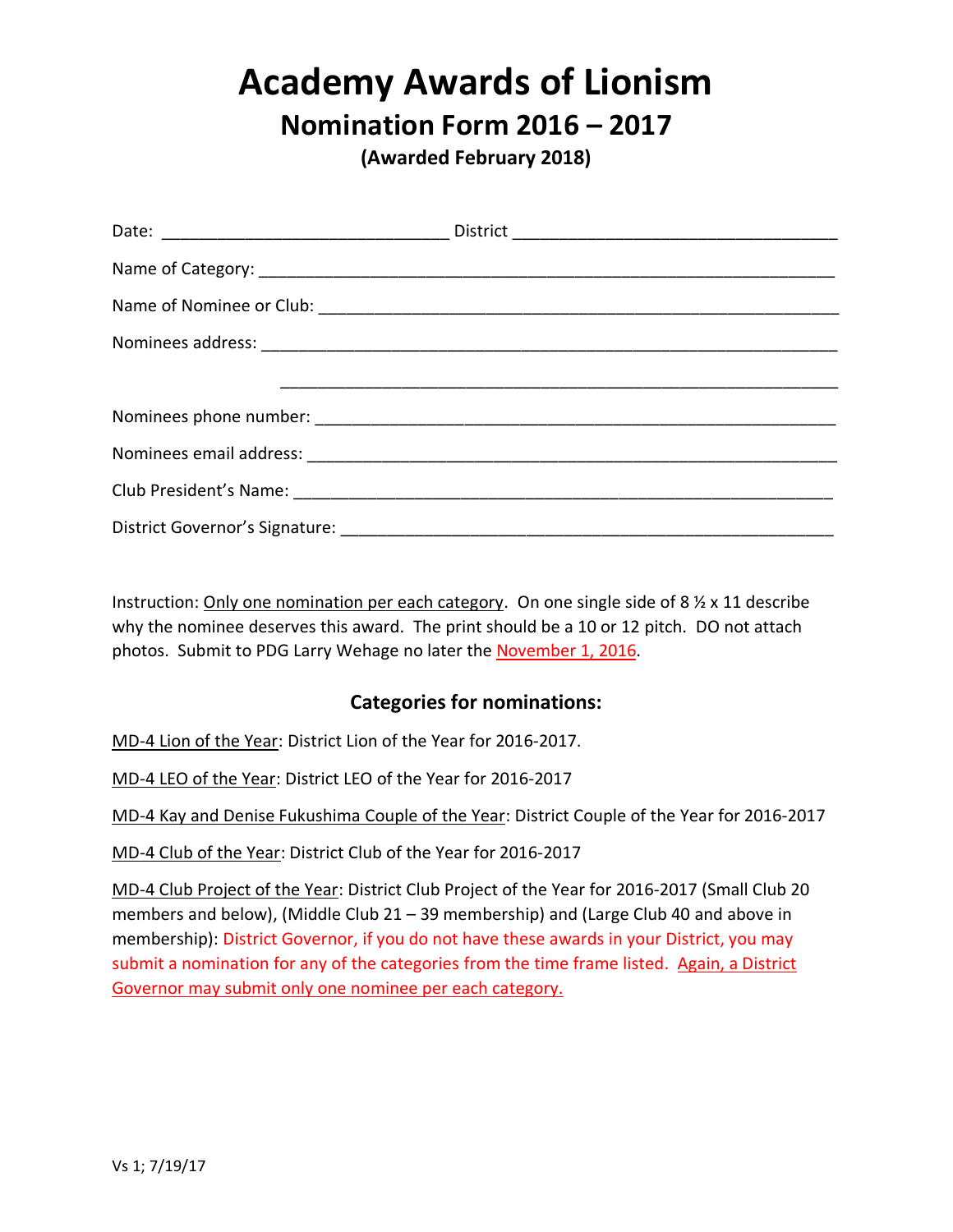| District                                                 |  |  |
|----------------------------------------------------------|--|--|
| Please describe why this individual deserves this award: |  |  |
|                                                          |  |  |
|                                                          |  |  |
|                                                          |  |  |
|                                                          |  |  |
|                                                          |  |  |
|                                                          |  |  |
|                                                          |  |  |
|                                                          |  |  |
|                                                          |  |  |
|                                                          |  |  |
|                                                          |  |  |
|                                                          |  |  |
|                                                          |  |  |
|                                                          |  |  |
|                                                          |  |  |
|                                                          |  |  |
|                                                          |  |  |
|                                                          |  |  |
|                                                          |  |  |
|                                                          |  |  |
|                                                          |  |  |
|                                                          |  |  |
|                                                          |  |  |
|                                                          |  |  |
|                                                          |  |  |
|                                                          |  |  |
|                                                          |  |  |
|                                                          |  |  |
|                                                          |  |  |
|                                                          |  |  |
|                                                          |  |  |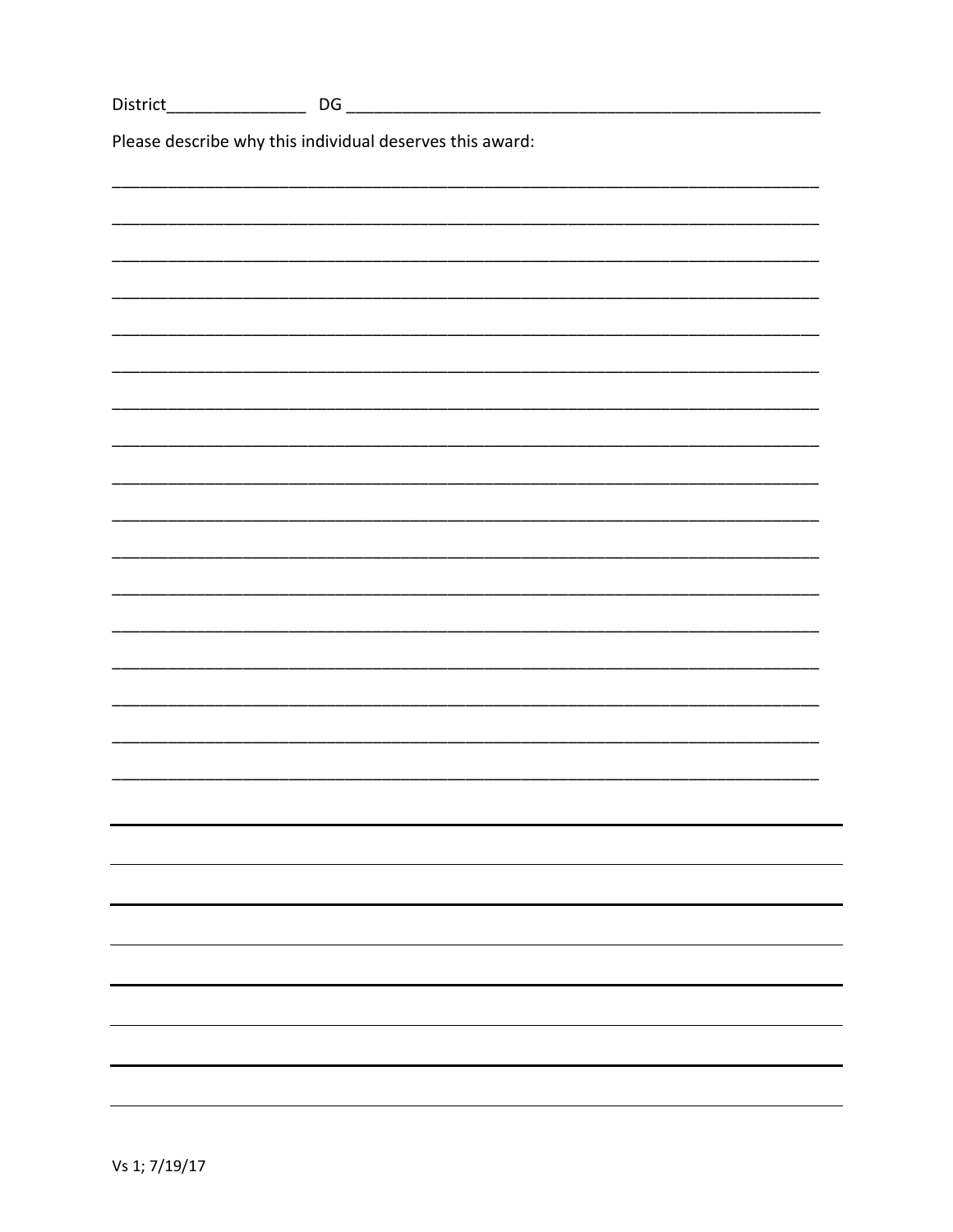# *CRITERIA FOR THE ACADEMY AWARDS OF LIONISM 2016 – 2017*

# *(To be awarded February 2018)*

District Governors (or their designees) will be responsible for forwarding all nominations to the MD-4 Master of Ceremonies PDG Larry Wehage 16645 Grand Avenue, Bellflower, CA 90706 E: lwehage@aol.com R: (562) 331-9265, C: (562) 866-7285

## **The deadline for nomination submission is November 1, 2017.** Any exceptions must be approved by the current Council of Governors prior to November 1, 2016.

#### MD-4 Lion of the Year

Districts wishing to participate should submit their District Lion of the Year for 2015 – 2016 or any other eligible Lion for service during the time period July 1, 2015 thru June 30, 2016. Consideration for this award can include service at District level and above. All Lions in good standing within their club, District and MD-4 are eligible. Previous Academy Award winners in this category are not eligible.

#### MD-4 LEO of the Year

Districts wishing to participate should submit their District LEO of the Year for 2015 – 2016 or any other eligible LEO for service during the time period July 1, 2015 thru June 30, 2016. Consideration should be given to service and accomplishments outside of LEO as well as participation in LEO clubs activities and support of their District. All LEO in good standing within their club, District and MD-4 are eligible. Previous Academy Award winners in this category are not eligible.

#### MD-4 "The Kay and Denise Fukushima" Couple of the Year Award

A couple selected by their District Governor will have shown exemplary leadership on behalf of the District and Multiple district, based on the theme,